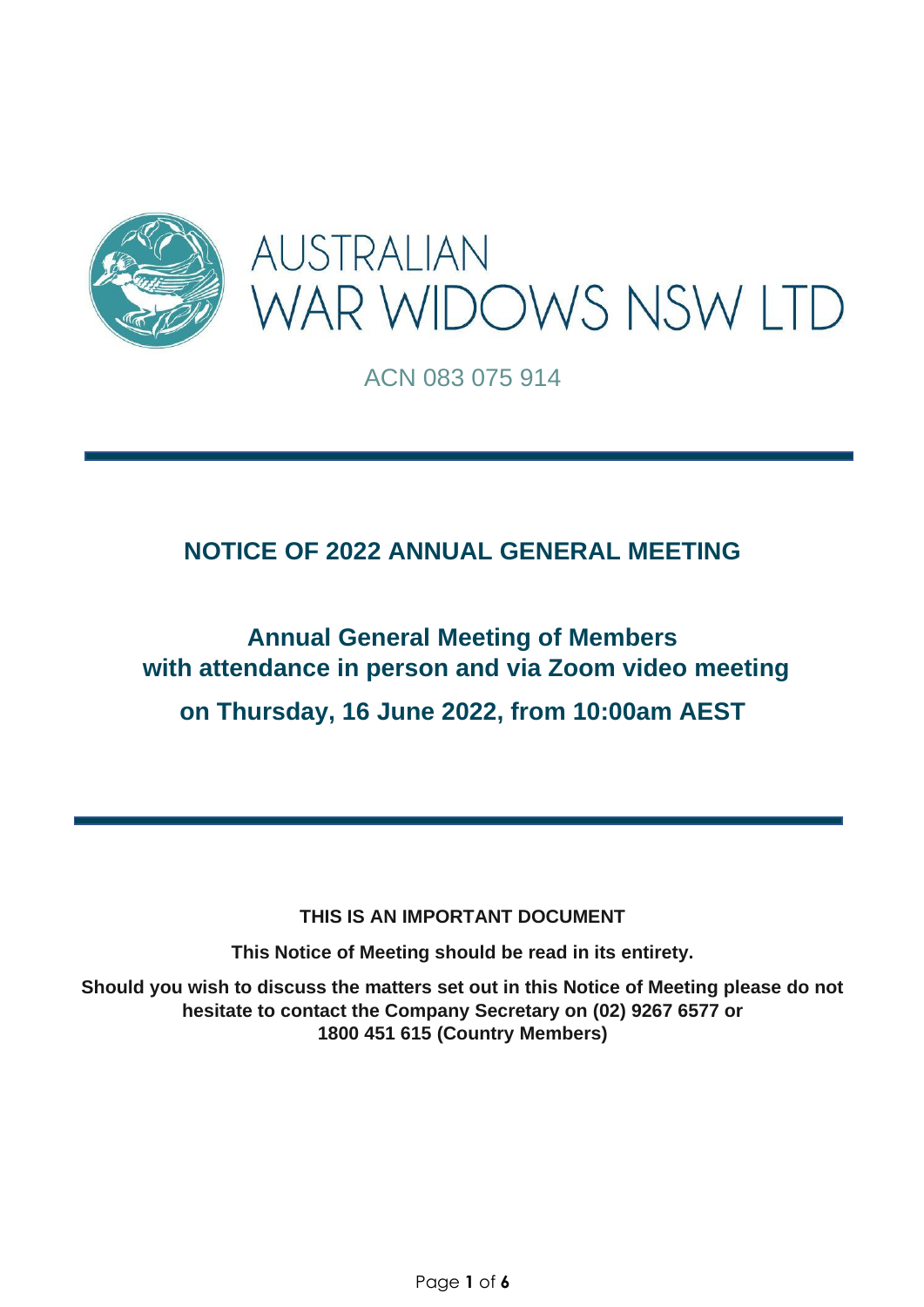## **AUSTRALIAN WAR WIDOWS NSW LTD** NOTICE OF ANNUAL GENERAL MEETING

Notice is hereby given to all current members that the Annual General Meeting of Australian War Widows NSW Limited will be held on **THURSDAY 16 JUNE 2022**, commencing at **10:00am, AEST**. The Annual General Meeting for 2022 will be held in person and online. The meeting will be convened at the Sydney Masonic Centre, 66 Goulburn Street Sydney NSW, 2000 and on the **ZOOM** platform. Members joining the meeting online will receive connection information by 13 June 2022.

#### GENERAL BUSINESS

The business to be considered at the Annual General Meeting will be:

| <b>ITEM</b>    | <b>BUSINESS</b>                                                                                                           |
|----------------|---------------------------------------------------------------------------------------------------------------------------|
|                | To receive the Board's report for the year ended 31 March 2022                                                            |
| $\overline{2}$ | To receive the President's report for the year ended 31 March 2022                                                        |
| 3              | To receive the CEO's review of operations for the year ended 31 March 2022                                                |
| 4              | To receive and consider the Company's Financial Report and Auditor's Report for the financial<br>year ended 31 March 2022 |
| 5              | To receive the results of the election of Board directors as per clause 8.2 of the Constitution.                          |

#### **NOTES:**

- *Items 1, 2, 3, 4 and 5 are for information and discussion and do not require resolutions.*
- Quorum in accordance with clause 7.6 of the Constitution, items can only be put if a quorum is present, and *a quorum is 10 Members present and entitled to vote.*
- *The Corporations Act 2001 (Cth) requires that the report of the Directors, the report of the Auditor and the Financial Reports of the Company be presented to the Annual General Meeting. The Corporations Act 2001 does not require a vote of members at the Annual General Meeting on such reports or statements, however members will be given the opportunity to make comments on or raise questions with respect to these reports and statements at the meeting. The Company's Financial Report will be*  tabled and discussed at the Annual General Meeting and the Directors will be available to answer *questions from members. In addition, a representative of the Company's auditors, CIB Accountants and Business Advisers, will be present to answer any questions about the conduct of the audit.*
- *The Company's Annual Financial Report for year ended 31 March 2022 will be sent to members who request a copy and is available on the Conference platform and on the day of the AGM.*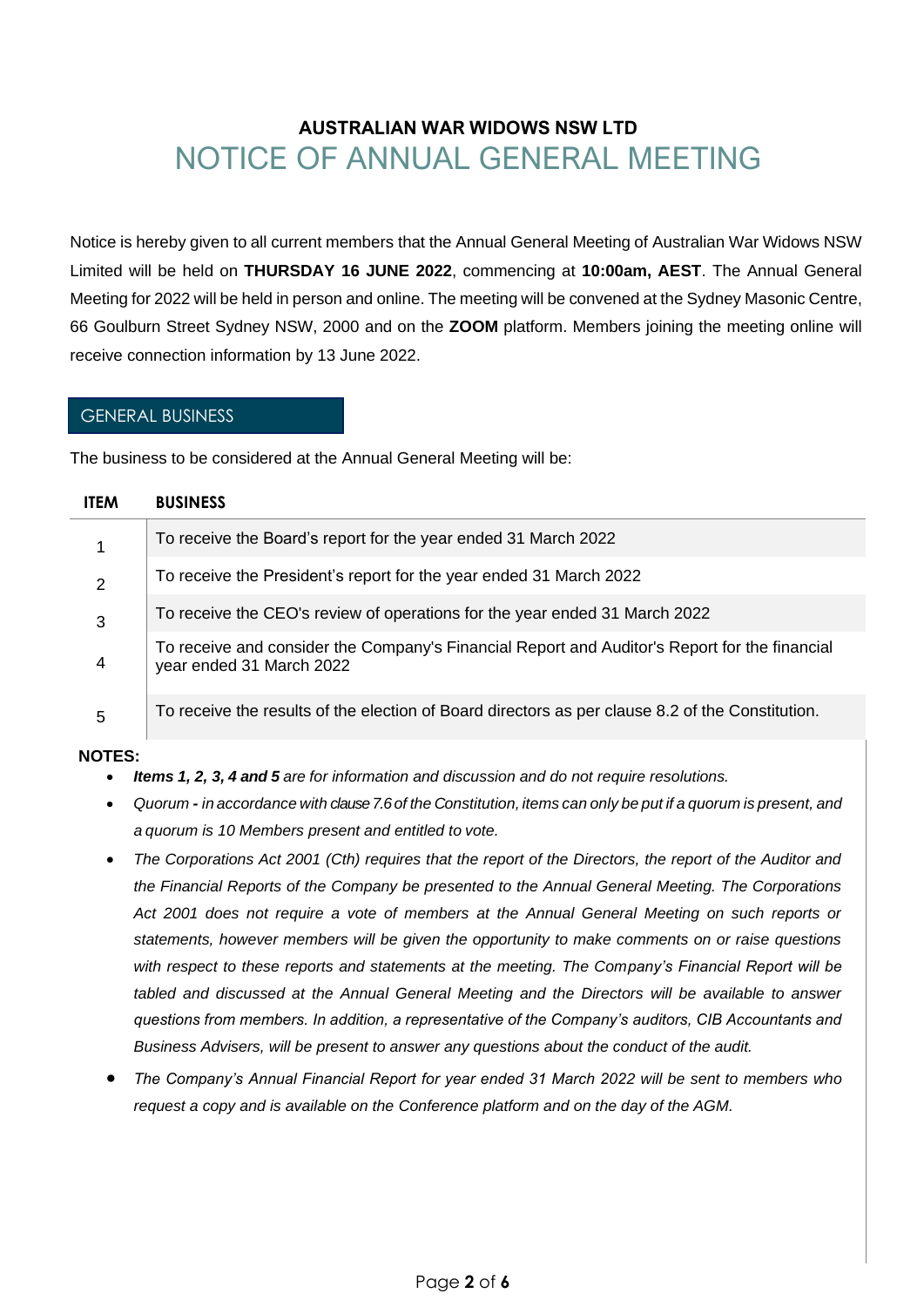### SPECIAL BUSINESS

| <b>ITEM</b> | <b>BUSINESS</b>                                                                                                                                                                                                                                      |
|-------------|------------------------------------------------------------------------------------------------------------------------------------------------------------------------------------------------------------------------------------------------------|
| 6           | <b>Special Resolution 1 - Life Members</b>                                                                                                                                                                                                           |
|             | The following special resolution will be proposed at the AGM:                                                                                                                                                                                        |
|             | To consider and, if thought fit, to pass with or without modification, the following resolution as a<br>special resolution:                                                                                                                          |
|             | "Clause 4.11 of the Constitution of the Australian War Widows NSW Limited be amended to<br>remove Board discretion in the awarding of life membership to members who have reached the<br>age of 100 years. Amending the clause as follows:           |
|             | 4.11 Life Membership                                                                                                                                                                                                                                 |
|             | (a) The board may admit a member as a Life Member who has:                                                                                                                                                                                           |
|             | i) been a member for a continuous period of 50 years;                                                                                                                                                                                                |
|             | ii) served as the State President;                                                                                                                                                                                                                   |
|             | iii) reached the age of 100 years; or                                                                                                                                                                                                                |
|             | iii) in the opinion of the board, has given meritorious service to the company as a<br>volunteer or director.                                                                                                                                        |
|             | (b) The board will admit a member as a Life Member of the company where that member has,<br>according to the register of members, reached the age of 100 years.                                                                                      |
|             | (c) A Life Member is entitled to all the rights and privileges of a member of the company.                                                                                                                                                           |
|             | (d) A Life Member is not required to pay any annual membership fee or subscription."                                                                                                                                                                 |
| 7           | Special Resolution 2 - Definition of Ordinary Member                                                                                                                                                                                                 |
|             | The following special resolution will be proposed at the AGM:                                                                                                                                                                                        |
|             | To consider and, if thought fit, to pass with or without modification, the following resolution as a<br>special resolution:                                                                                                                          |
|             | "Clause 1.1 of the Constitution of the Australian War Widows NSW Limited be amended to<br>include the following definition:                                                                                                                          |
|             | <b>Ordinary Member</b><br>means a person who meets the criteria in rule 4.3 (a) and (b) of the<br>Company Constitution. Rule 4.3(b) requires the submission of membership documentation and<br>the payment of an application fee or membership fee." |
|             |                                                                                                                                                                                                                                                      |
|             |                                                                                                                                                                                                                                                      |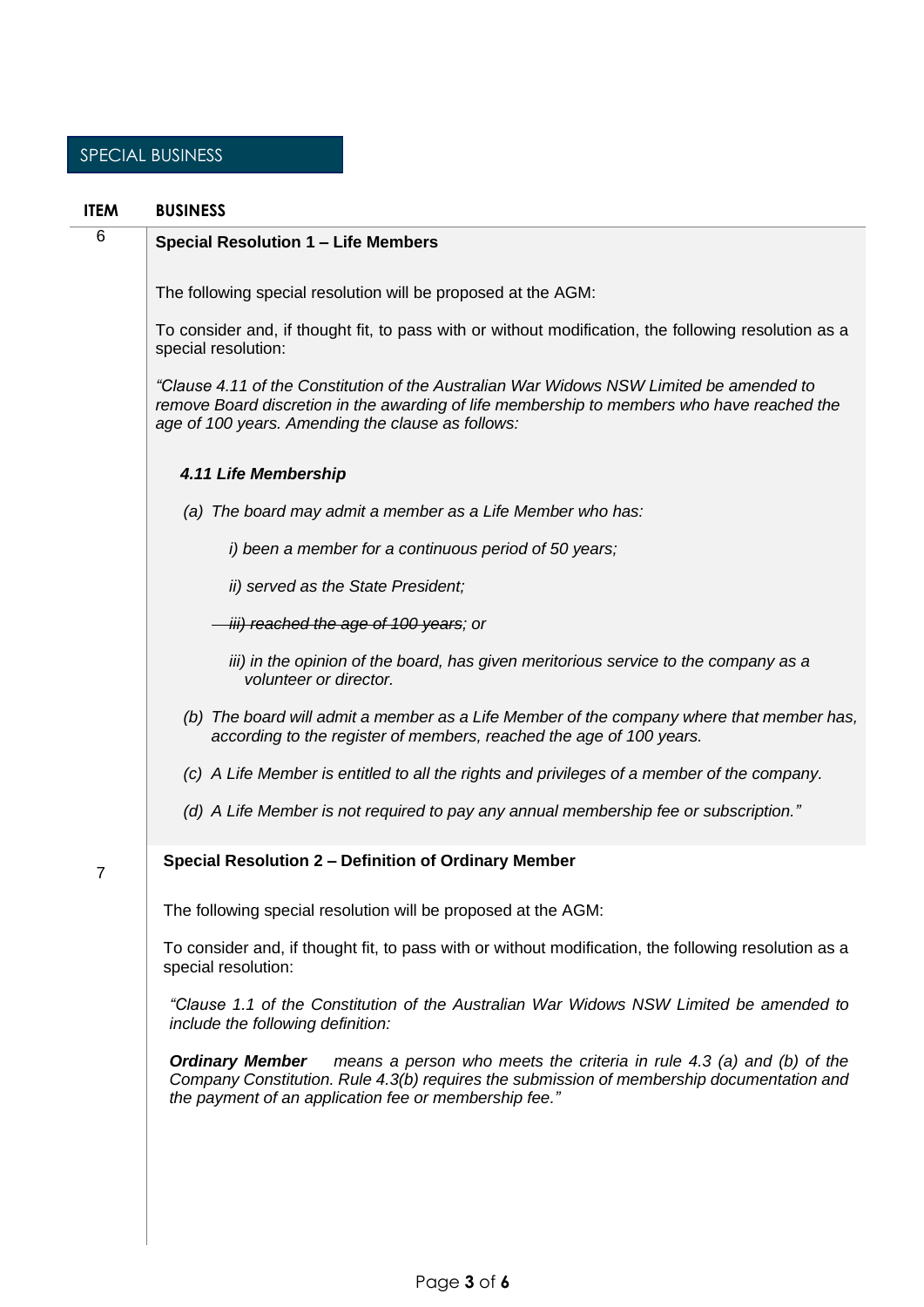#### **NOTES:**

• *Items 6 and 7 require a special resolution and in accordance with section 136(b) of the Corporations Act 2001 (Cth) and clause 2.1(a) of the Constitution will be passed if notice is given of the resolutions in accordance with clause 7.3(b)(iii) of the Constitution and it is approved by at least 75% of the votes cast by Members at the meeting in person and eligible to vote.*

The Board **RECOMMENDS** that Members vote in favour of the special resolutions.

#### MEMBER QUESTIONS

Members will be able to ask questions or make comment at the meeting. Alternatively, Members who would like to ask questions of the Board at the Annual General Meeting are invited to do so by completing the form accompanying the Notice of Meeting and available on the Company's website. While each question may not be replied to individually, a response will be given to as many of the frequently asked questions as possible at the Annual General Meeting and those answers will also be posted on the Company's website.

#### VOTING

In accordance with clause 7.14 of the current Constitution, upon any question arising at the Annual General Meeting, a Member eligible to vote has one vote only. Members eligible to vote will be those members who are fully financial in the books to the Company as at **1 June 2022**. As the Annual General Meeting is being held online and in person, eligible members can vote electronic and through paper forms provided with this notice.

#### *Proxies*

In accordance with the *Corporations Act* 2001 (Cth) and clause 7.19 of the current Constitution, Members not able to attend the meeting may appoint a proxy who may attend and vote on their behalf. Details of appointing a proxy are set out in the attached proxy form. Replacement proxy forms can be obtained by emailing [guild@warwidowsnsw.com.au](mailto:guild@warwidowsnsw.com.au) or from the website at [www.warwidowsnsw.com.au.](http://www.warwidowsnsw.com.au/) To be effective, proxy forms need to be completed, signed and received by the Company Secretary no later than **5:00pm (AEST), Tuesday 14 June 2022**, via the options given on the proxy form.

Eligible members submitting their proxy form in the mail ought to ensure that this form and director election ballot papers are **in the mail by no later than 8 June 2022 to ensure the forms are received by the closing date.** 

By order of the Board

SECAVIL

**Chair of the Board Australian War Widows NSW Limited 06 May 2022**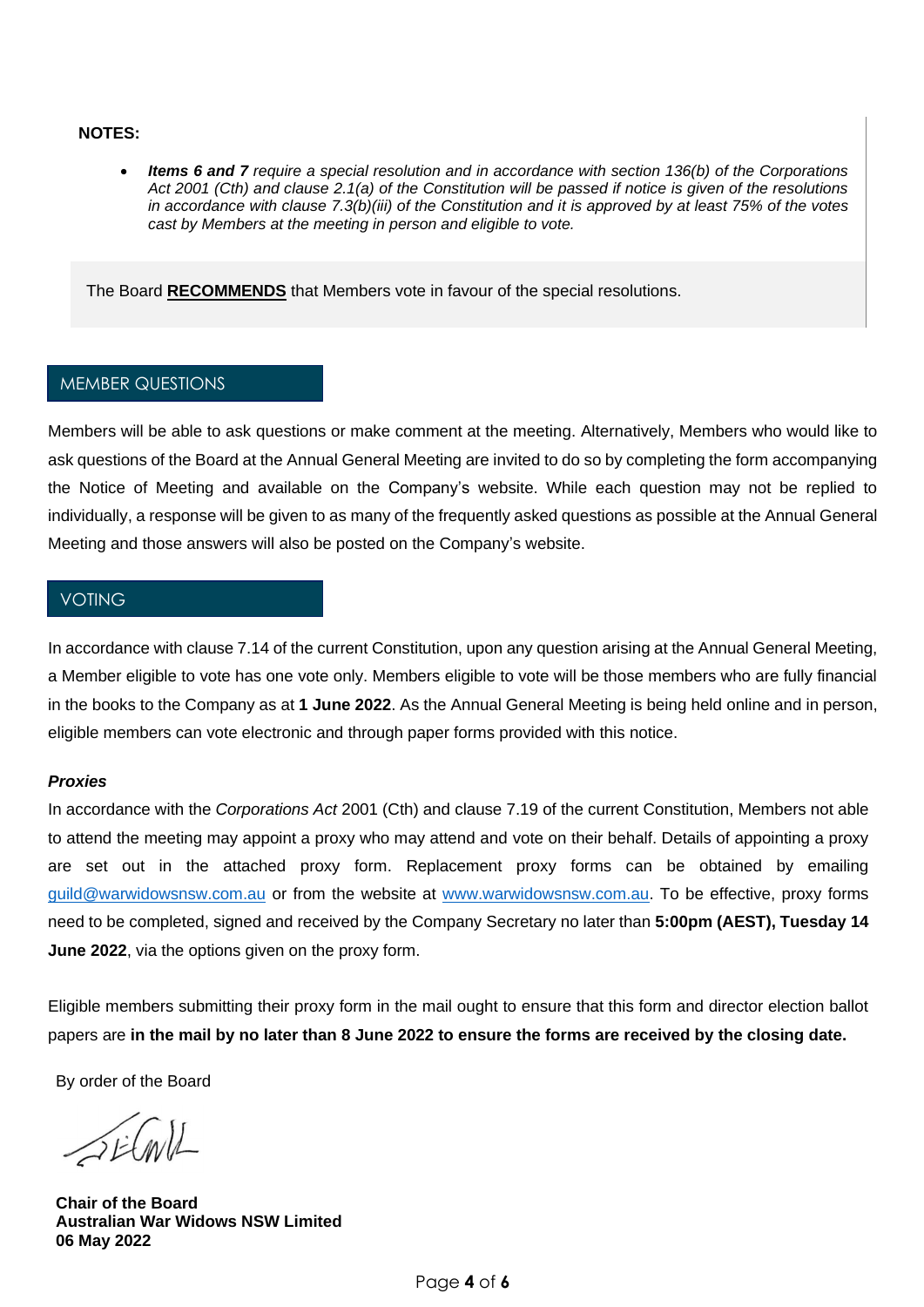#### **AWWNSW AGM 16 JUNE 2022**

# EXPLANATORY NOTES & IMPORTANT INFORMATION

#### **SPECIAL RESOLUTION 1 – LIFE MEMBERS**

As a member-based organisation, members are at the heart of AWWNSW. Over the last 75 years AWWNSW has benefited immensely from its members and would like to ensure the service of its members is recognised and rewarded.

On 21 April 2021 the Board resolved to propose an amendment to the Constitution, removing its discretion to award life membership to members who have turned 100 years. The Board was of the view that this ought to be an automatic award of Life Membership.

The Board recommends the Constitution be amended accordingly.

#### **SPECIAL RESOLUTION 2 – DEFINING ORDINARY MEMBER**

On review of the Company Constitution the definition of ordinary member is ambiguous. It is important that this definition is clear due to the rights that are provided to ordinary members within the Constitution.

The Board therefore seeks to make the definition of ordinary member clear by adding it to cl 1.1 of the constitution. The definition of ordinary member is the same as that outlined in cl.4.3 (a) and (b) but ensures the requirements of 4.3 (b) are met to be considered an ordinary member for the purposes of the rules in the Constitution. The inclusion of this definition removes ambiguity and ensures that all members are clear about what is required to be considered an ordinary member of the Company.

The Board recommends the Constitution be amended to include this definition.

#### **ATTENDANCE AND TECHNOLOGY**

Under clause 7.10 of the constitution, technology can be used to hold the AGM so long as members are given a reasonable opportunity to participate. By 13 June 2022, members intending on joining the AGM online will receive instructions on how to connect to the AGM and participate in the meeting. AWWNSW has a Digital Mentor on staff who is available to assist members get online, familiarise them with how to use Zoom and connect to the meeting. Appointments for the Digital Mentor can be booked by calling **(02) 9267 6577** or emailing [guild@warwidowsnsw.com.au.](mailto:guild@warwidowsnsw.com.au) Appointments can be booked up **until 14 June 2022**.

Members attending the AGM in person must register their attendance by completing the registration form which will be sent to members with email by 16 May 2022. Members without email can call calling **(02) 9267 6577** to register their attendance. For catering requirements registrations are due no later than **10 June 2022**.

In accordance with custom and practice, the Company will fund return travel and one night's accommodation for one representative from each Guild/Social Club outside of the Sydney metro area. Travel arrangements can be requested when registering attendance.